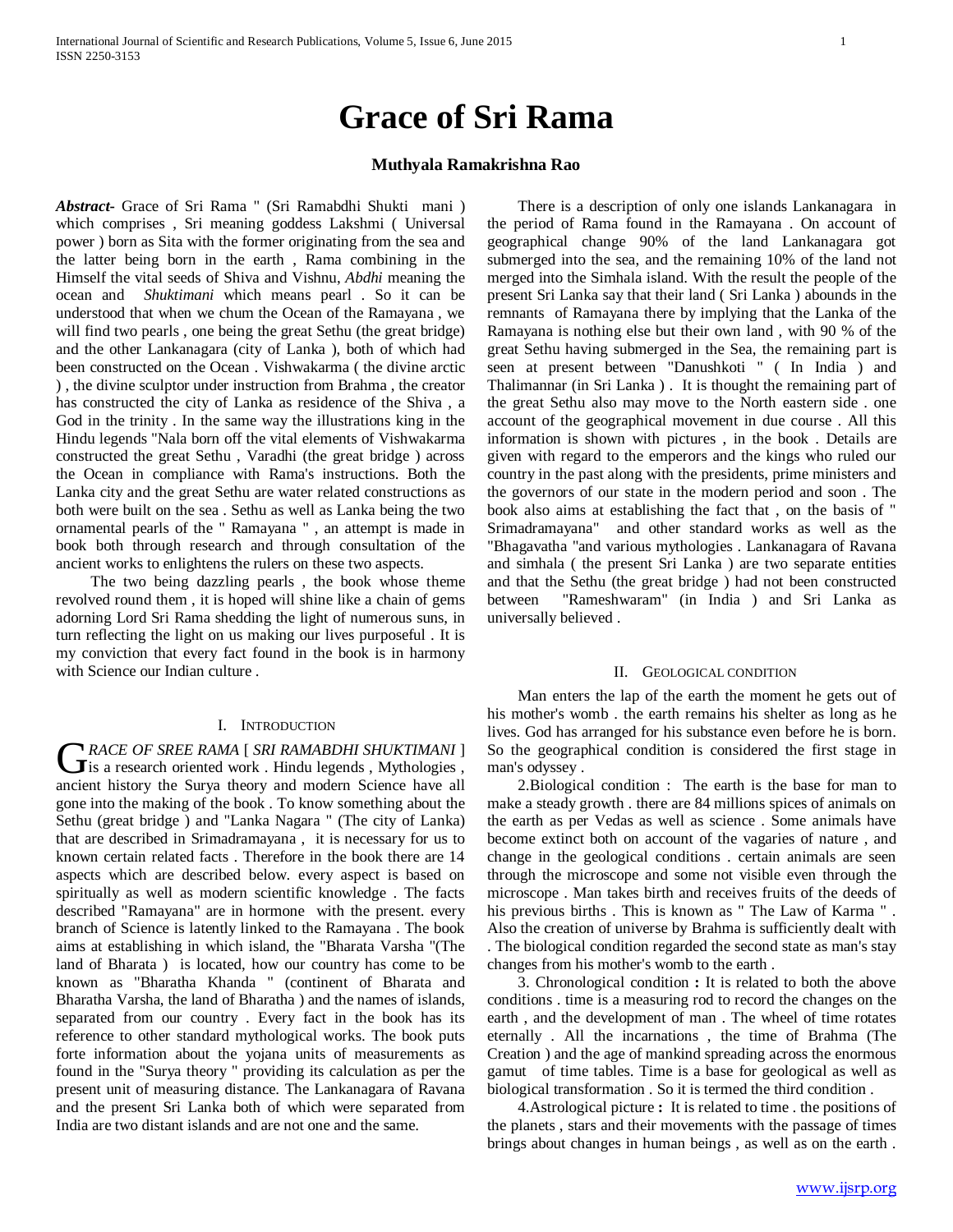So changes in time can be known on the basis of the movement of the stars and the planets . Therefore the astrological condition is dealt with in the fourth chapter after that dealing with time .

 5.The Yojana theory ( Vedic unit of measuring distance ) **:**  The distance between the earth and heavenly bodies (Planets and stars ) and distance of them from the earth on account of their movement was measured in times of "Yojanas" in the ancient times. Accordingly in the Ramayana also distance was measured by Yojanas . Later the conversion of yojanas into miles came to be made .

 6. Journey of Rama **:** This is linked to all the preceding five aspect having been born on the earth , Sri Rama walked on foot across the length and breadth of country ( India ) and the distance covered by Him has been measured by Yojanas . So this chapter becomes the eight one in the book .

 7. Lineage of Rulers **:** The chapter gives an account of the names of the kings of the Surya and Chandra dynasties and their respective tenures . Fitting it is included in the seventh section.

 8. The picture of the Sethu , Varadhi (The great bridge ) **:** This parts gives an insight into the way Rama undertook a hectic journey on foot to the Southern tip of the country and the way he got the endless bridge ( The great Sethu or Varadhi ) constructed across the Southern Ocean to reach the city of Lanka . The great Sethu was constructed with trees and rocks . Which consists of nature's bounty . The length and width of the bridge was calculated in yojana units in the Ramayana . he section also throws light on the changes that the great Sethu underwent . Owing to the vagaries of nature . So the chapter becomes eighth in the order .

 9. A view of the city of Lanka **:** This chapter is a sequel to the preceding three chapter. In this book " Grace of Sri Rama " (Sri Ramabdhi Shuktimani ) the 8th, 9th chapters assumed a lot of importance . The city of Lanka underwent transformation from its geological condition on account of the movement of earth > The way it lost its original state and assumed a new state is explained from the angle of modern Science .

 10. Research aspect : All the things discussed including different conditions and their changes are explained from the point of view of the legend as well as modern Science in this section . The situation regarding the great section, the city of Lanka and the Simhala Island along with changes in nature are elaborated in the section which logical occupies the tenth place in the order .

 11.Indian cultural Scenario: The part explains hoe our people even today are following such ancient Indian culture as seen in our mythologies and legends . Even the historians of other countries have written books glorifying our culture > So it is included the eleventh section .

 12. Bibliographical details **:** The section provides information regarding the books in English and Telugu from which data has been collected for writing the book . So it occupies the 12th place in the sequence .

 13. Lineage of the author **:** This chapter given an account of the heredity of the author who has under taken the uphill task of writing a research oriented book based on Ramayana with an aim of showing the athletic picture of the great Sethu or Varadhi (bridge ), Lankanagara , Simhala, island etc. by patiently and perseverant gathering information from various southern mythology legendary and Scientific . So naturally it has becomes the penultimate section.

 14. Graphic representation **:** This section gives pictorial description of certain important things mentioned in the chapters 1 to 11 . The last section , therefore appears to be the fitting conclusion of the treatise .

 Note : it is hoped that dissertation written on the basis of Indian mythologies . legends and modern Science to establish the athletic facts and universal values associated with the Ramayana will absorb the attention of the Ramayana enthusiasts .

 Hindu religion's text the Valmiki Ramayana . I have to say that it was one of the most tiring and stressful, but a we some experiences that I've had so far as a religion major.

 I am interested in religion and gender ,and the submit paper that I presented dealt with these to topics; but this belong post needs a trigger warning because in my paper. I explored Hindu religion tax, the Valmiki Ramayana concepts about important issue of Sethu and Lanka . This papers specifically ancient history and Surya Siddhanta topics to collation Lanka and Sethu , Lanka not a Sri Lanka (Sinhala, Ceylon) , these are two islands to separate from India sub-continental .

 The Hindu religious text. The Valmiki Ramayana was significant ni my research , because there is a present evidence in India . There are so many evidences their Ayodhya, Mithila , Janakapuram (one of the parliamentary constancy in Nepal) Chitrakoot (one of the district in Uttarpradesh ), Parnashala (Bank of Godavari in Khamamm district ), Kishkinda (Hampi ), Being that the Ramayana is a historical and culturally, influential text. I used it as a touchstone to talk about ancient Ramayana and Sethu and Lanka. This may be simple, but I argued that texts are interpreted and used in many ways, and two of the ways in which the Ramayana seems to be used is to structure system of Sethu and Lanka.

 The "Grace of Sri Rama " research project started since 10 years , actual Ramayana searching to find out Sethu which place constriction two mountains in between "Mahendra giri to Suveladri mountain ( Mahendragiri was Indian western Ghats to covered south edging point of Kanyakumari ) and Suveladri mountains to covered in Lanka Nagara North side , but it is sink in Southern Ocean ).

 The Valmiki Ramayana to describe only Lanka Nagara ,,but not mentioned single word of Simhala or Sri Lanka .

 Lanka Nagara describe in Surya Siddhantha , and Sri Kota Venkatachalam describe Lanka Nagar with image in " Brahma Srushti Vignanam " in the chapter of "Bhugolama ".The Surya Siddhanta first time describe God of architect Vishwakarama.

 This project started out as an belong assignment for Hindu tradition religion book of Ramayana ( it is not a religion book , it is how to living different types of in societies and The man becoming a God ) religion class with principal Sri Hanmanta Rao he was working College principal and his qualification of M.A (Telugu), M.A (Sanskrit), M.A(English ) now he was doing PhD in English language ) . He was helped me and also Grace of Sri Rama book was translated .

My papers submission to conference or Research instruction of regional language , but to give a paper on my own research, that I was completely interested in, was both absolutely nerve , wracking and fulfilling for me, there was way in which I had this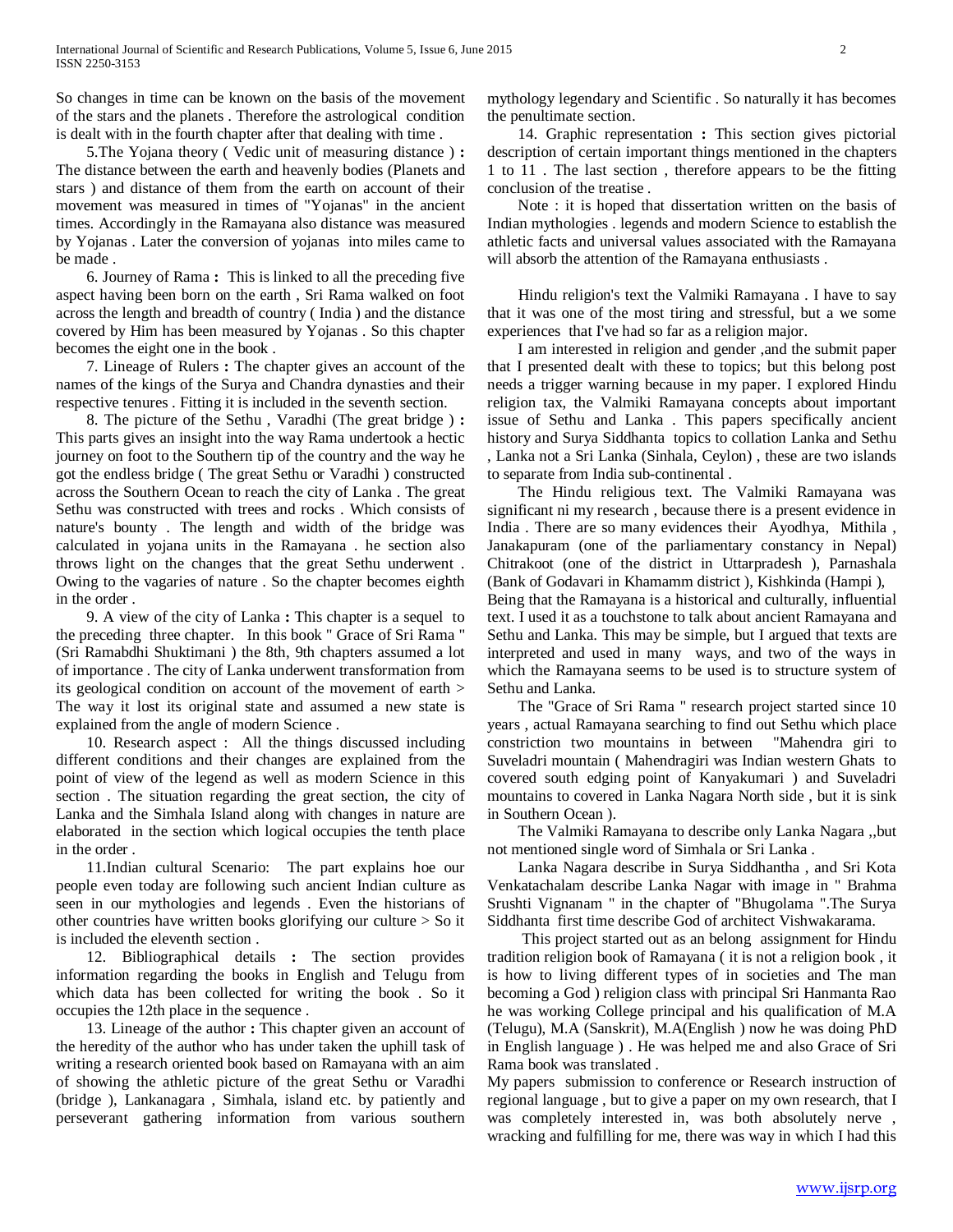knowledge that it was presenting that I was seeing in the Valmiki Ramayana and other reference books Indian mythological and modern science.

 so with that said . I think deserves a lot of the credit my success, at least during the two points in . I was imaging things so hugely out of proportion to the point that when I got these things seemed much hard working done in this project.

## III. EQUATION

 Surya Siddhanta mentioned unites of distance Yojana converted to Miles and Kilometres.

**1**.Verse: 1.59 of the Surya Siddhānta gives the diameter of the Earth as1600 *yojanas*. Geometry of the Great Pyramid

Height of the Great Pyramid =147.6505019m

Circumference of the Circle A=147.6505019m²

 $d = 46.99865415m$ 

Area of the Circle A=  $1734.843719$  m<sup>2</sup> = Area of the Square BC=41.65145518m

Width of the Pyramid's King Chamber =  $206.0658189$  inches = 10 Royal cubits =5.2340718 m

C=41.65145518m

41.65145518:5.2340718 =7.957753881

**Verse:** 1.59 of the Surya Siddhānta gives the diameter of the Earthas1600 *yojanas*:

 $1600 \cdot 7.957753881 = 12,732.40621 =$ in kilometres

It's the average diameter of the Earth.

12,732.40621 · 3.14159 = 40,000=in kilometres it's the average circumference of the Earth

40,000: 7.957753881 = 5026.543997 *yojanas.*

Conclusion: *yojana*=7.957753881km =4.*944719017* miles *One yojana*= *7.957753881* (km) =C

**2.** As per Ramayana which measurements to equal of modern science As per Ramayana :

as per Surya Siddhanta rulers one yojana to converted in to Miles .

1.Mahendra mountans (India ) and southern Ocean melted place (Kanyakumari ) to

Lankanagara (upper side of equator ) Northern side Suveladr mountains in between distance 495.50 miles .

2.Lankanagara to Pushpitaka mountain in between distance=650 miles

3.Pushpitaka mountain to Suryagiri in between distance=677.50 miles

4.Surayagiri to Vaidhyuta giri in between distance =600 miles

5.Vaidhyuta giri to Kunjara mountains in between distance =400 miles

6.Kunjara mountain to Vrushabha mountain in between distance=1400 miles

7.Vrushabha mountains to Chandana vana in between distance  $=1200$  miles

8.Chandana Vana to Badamukha mountains in between distance  $=1328$  miles.

∴ Kanyakumari to Badamukha mountains in between=6,750 mails

494.50+650+677.50+600+400+1400+1200+1328=6750 miles

 As per modern science to measurement from Kanyakumari to South equator and South pole

 Kanyakumari to South equator in between distance =561.098 miles

 Kanyakumari to South pole in between distance=6776.0529 miles

 The difference Ramayana measurements and Modern Science measurement:

6776.0529-6750=26.0529 miles .

 Conclusion : It is small difference from Indian Mythology and Modern Science +26.0529 miles.

 describe in Ramayana places and distance to known truth with modern Science .

# IV. CONCLUSION

 There is a description of only one islands Lankanagara in the period of Rama found in the Ramayana . On account of geographical change 90% of the land *Lankanagara* got submerged into the sea, and the remaining 10% of the land not merged into the *Simhala* island. With the result the people of the present Sri Lanka say that their land ( Sri Lanka ) abounds in the remnants of Ramayana there by implying that the Lanka of the Ramayana is nothing else but their own land , with 90 % of the great Sethu having submerged in the Sea, the remaining part is seen at present between "*Danushkoti* " ( In India ) and "*Thalimannar*" (in Sri Lanka ) . It is thought the remaining part of the great Sethu also may move to the North eastern side . one account of the geographical movement in due course . All this information is shown with pictures , in the book . Details are given with regard to the emperors and the kings who ruled our country in the past along with the presidents, prime ministers and the governors of our state in the modern period and soon . The book also aims at establishing the fact that , on the basis of " *Srimadramayana"* and other standard works as well as the "*Bhagavatha* "and various mythologies . *Lankanagara of Ravana* and Simhala ( the present Sri Lanka ) are two separate entities and that the Sethu (the great bridge ) had not been constructed between "*Rameshwaram*" (in India ) and Sri Lanka as universally believed .

 Note : it is hoped that dissertation written on the basis of Indian mythologies . legends and modern Science to establish the athletic facts and universal values associated with the Ramayana will absorb the attention of the Ramayana enthusiasts .

 It is to be seen that the first 4 chapters of the book deal with the journey of man from his birth . 5th ,6th and 7th chapters threw light on the glory . 8th,9th and 10th chapters speak of the changes resulting from the vagaries of nature , Again chapters from one to eleven open the door to our Indian culture and chapter eleven contains information about the book consulted for the required information for the preparation of the books.

 In terms of viewing myself as a future academic I have thought about the ways in which re-work this research . Ideally , I would like to narrow my research down to a more specific time frame . Right now, partition of India is the historical context that I have in mind. In this context I would like to took comparatively the motives and dynamic behind this project. I hope to find an answer ti at least part of this question, as I continue to do work on this project in the future .